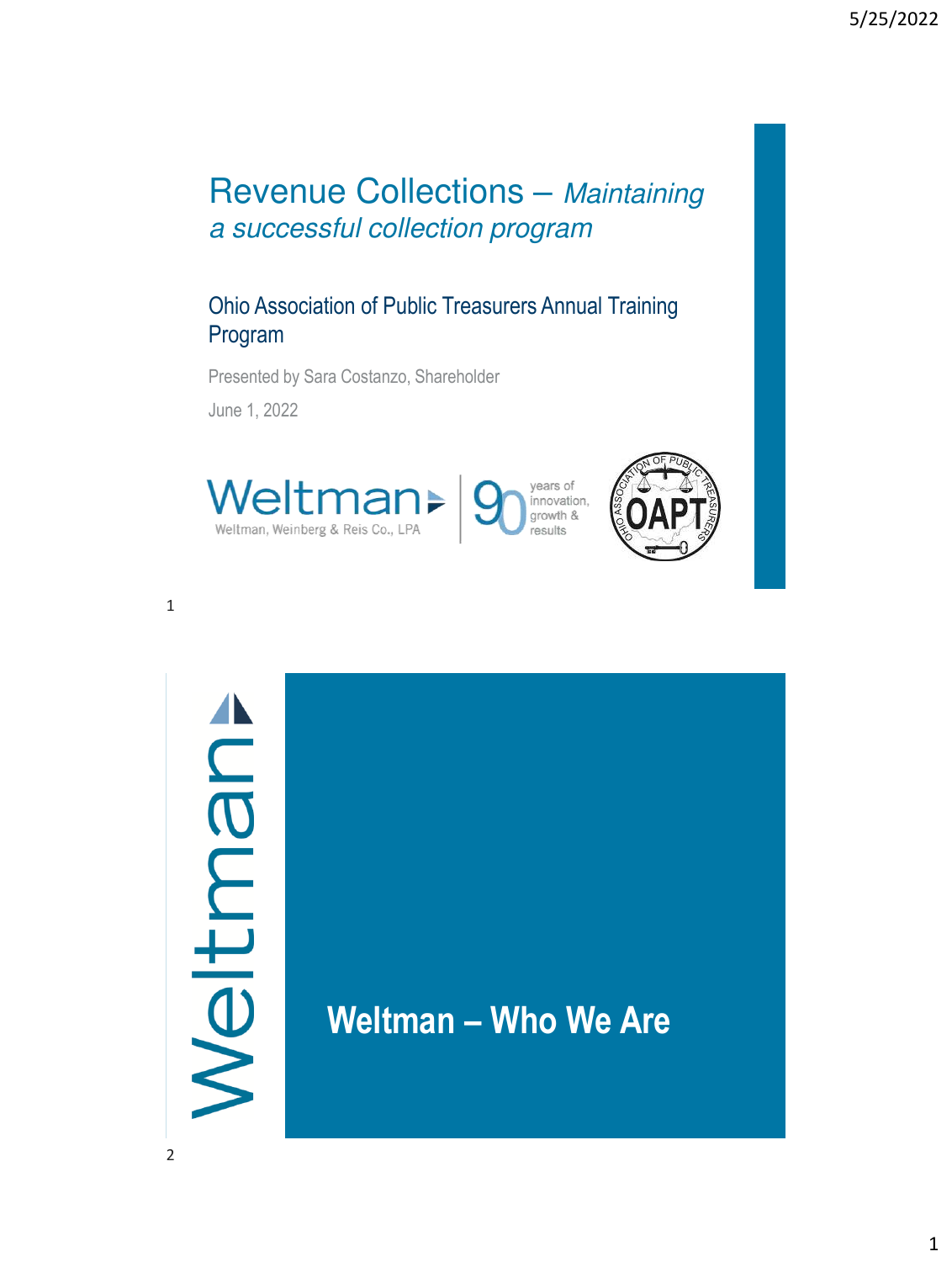### Mission and Vision

**Our Mission** is to operate as a full-service creditors' rights organization, dedicated to success in our industry, while building longterm, mutually-beneficial relationships with our clients and communities.

**Our Vision** is to be the nation's leading provider of creditors' rights solution.



3

### Strategic Business Units

Our range of services allows for the complete handling of files and matters through each step of the collection, legal, and recovery process, utilizing one or more of our specialty practice groups, or a combination of our services.

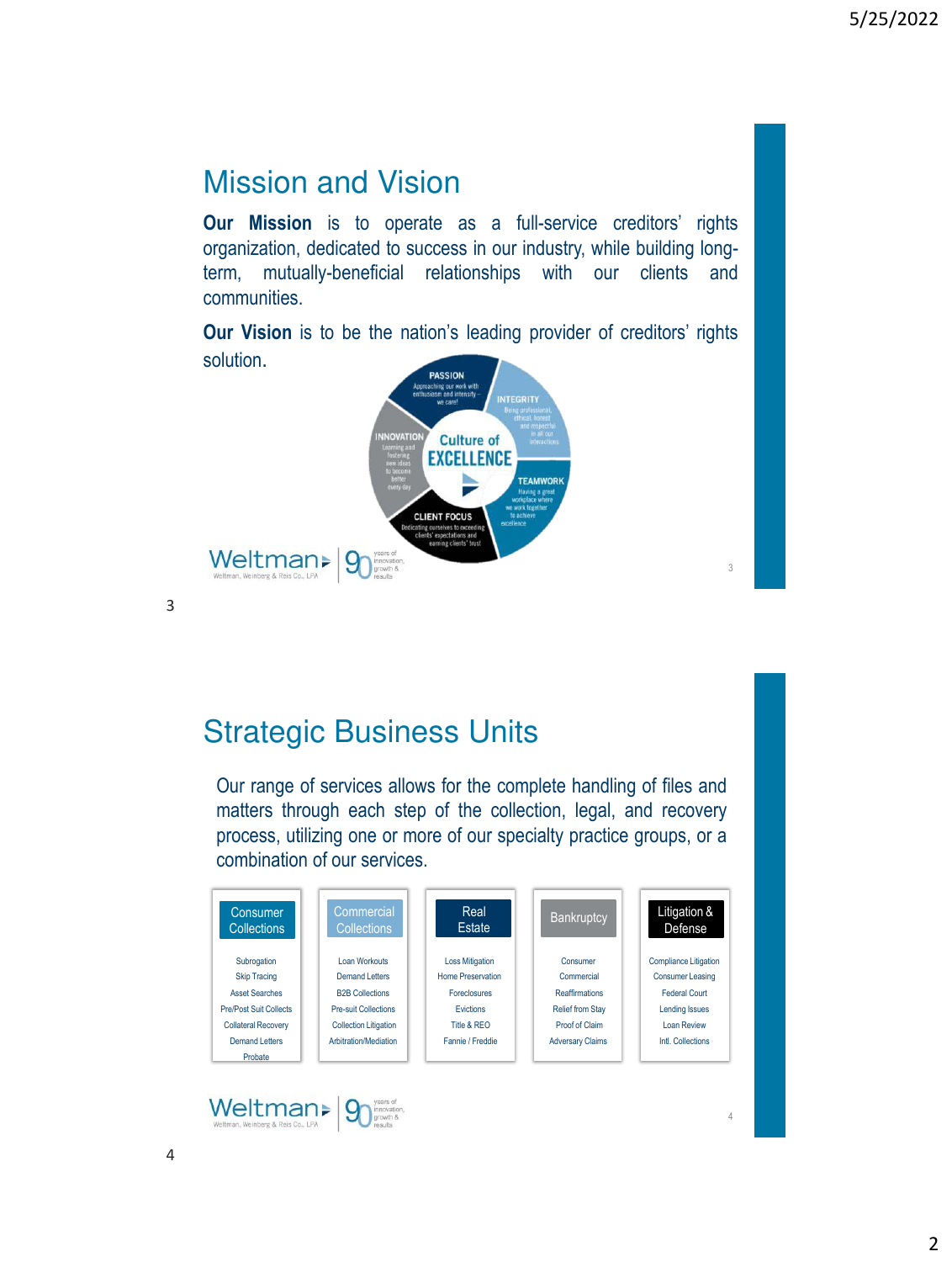## Meltman

5

## **Today's Overview**

### **Overview**

- Establishing internal guidelines to handle accounts receivable
	- Timelines
	- Appropriate actions to take at certain intervals
- Identifying sound collection techniques to address nonpayers
- Understanding the legal process as an option in handling non-payers

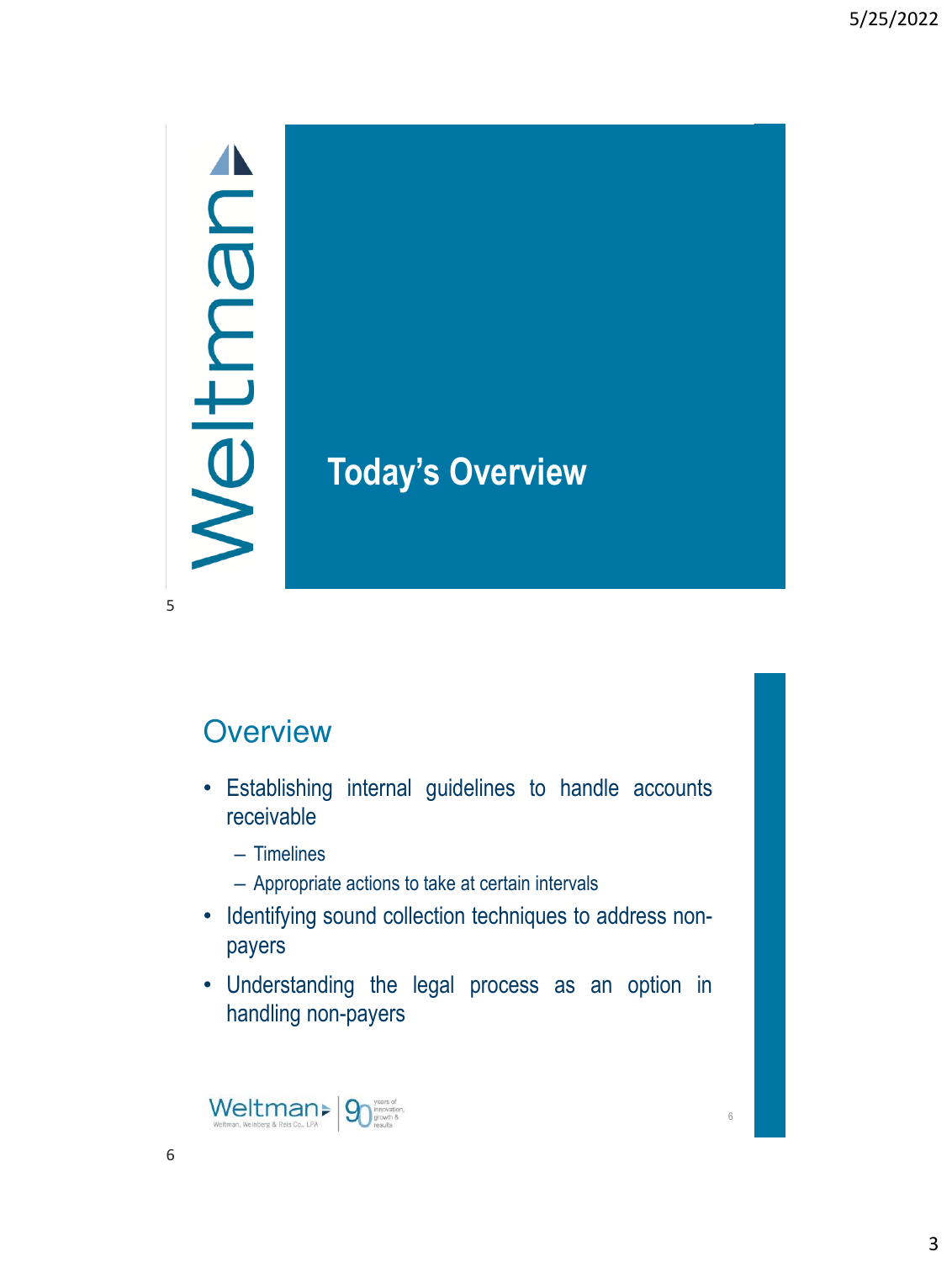7

8

### **Definitions**

- Revenue collection frequently refers to a government agency billing the public or a member of the public for fines, taxes, or any other fees.
	- Collecting outstanding financial obligations from the public that can come in a variety of sources – taxes, license fees, fines, or use of state facilities.
- Revenue collection is also the general collection of revenue for debts owed or owed revenue by persons or businesses.



7

### **Importance**

- Accounts and taxes receivable are an asset to the government.
	- However, accounts receivable can't be used to pay the bills! It is important to convert those receivables into cash payments.
- Revenue estimates often drive expenditures in a local government's budget.
	- These revenues are recognized using different bases of accounting, depending on the type of transaction.
	- Some revenues are recorded when cash is received (cash basis).
	- Other revenues are billed to a customer or taxpayer and should be recorded as accounts (or taxes) receivable in the local government's accounting records and are accounted for using the accrual or modified accrual basis of accounting.

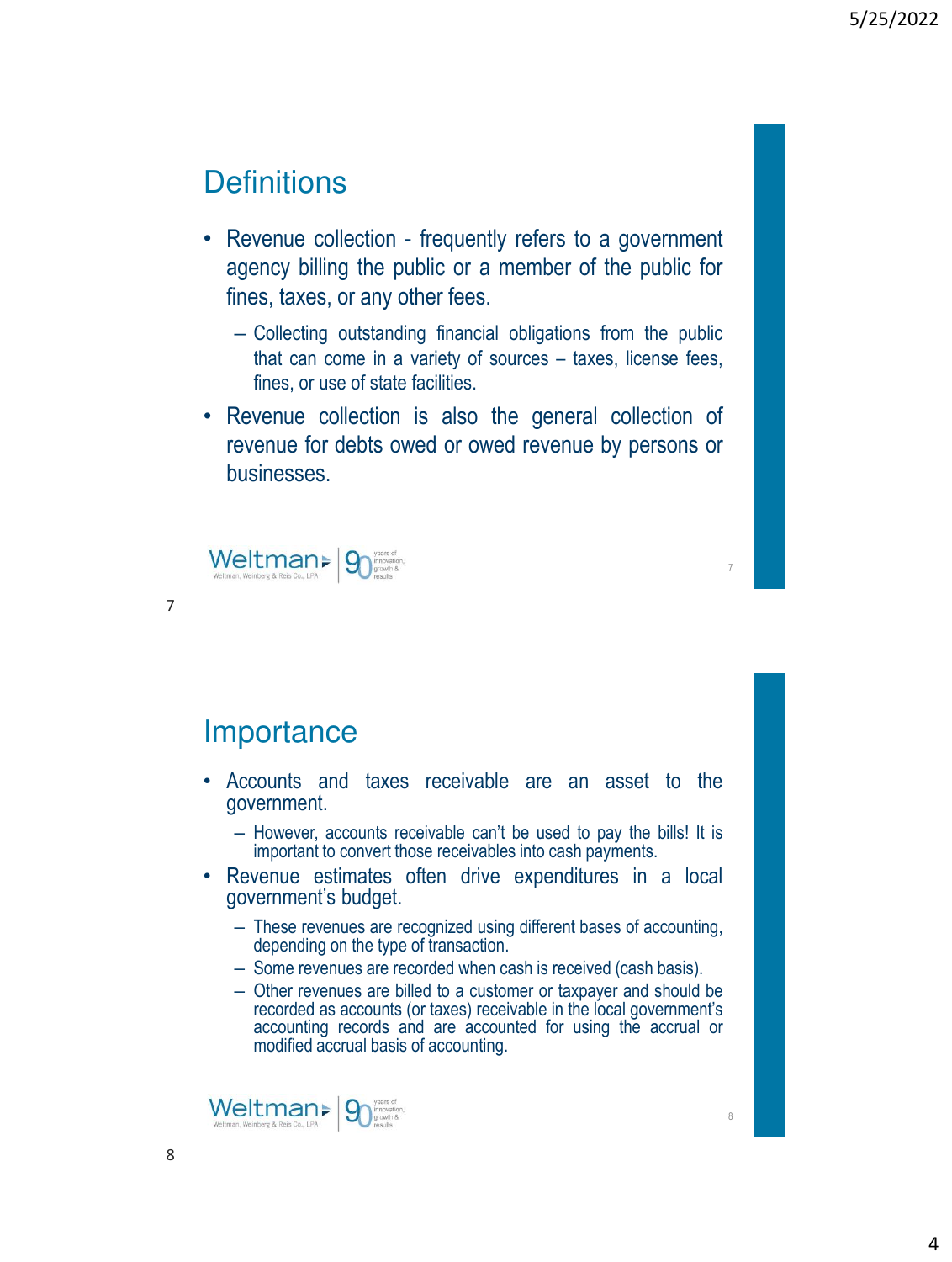### **Duties**

- Collect from individuals or businesses according to prescribed laws and regulations.
- Contact taxpayers and liable parties by mail or telephone to address discrepancies and to request supporting documentation.
- Maintain knowledge of ordinance changes, accounting procedures, and theories to properly evaluate financial information.



9

### **Challenges**

- There are a million (+1) of reasons why revenue collection can be difficult.
- Here are the most common issues encountered:
	- **Personal information changes:** People may try to change their address or phone number as a way to avoid paying a debt they owe. People will also fail to communicate changes of information.
	- **Lack of funds:** Insufficient or lack of funds to repay a debt is often an obstacle in revenue collection. Try to accommodate with a smaller project or spreading invoices out. If this happens often, do more customer vetting.
	- **Lack of information:** Inadequate or incomplete information can lead to delinquent churn. If someone enrolls with a credit card that expires, but no contact information, that will inevitably cause difficulties within revenue collection. Without the proper information, resolving the matter can be extremely difficult, if not irreparable.

Weltman>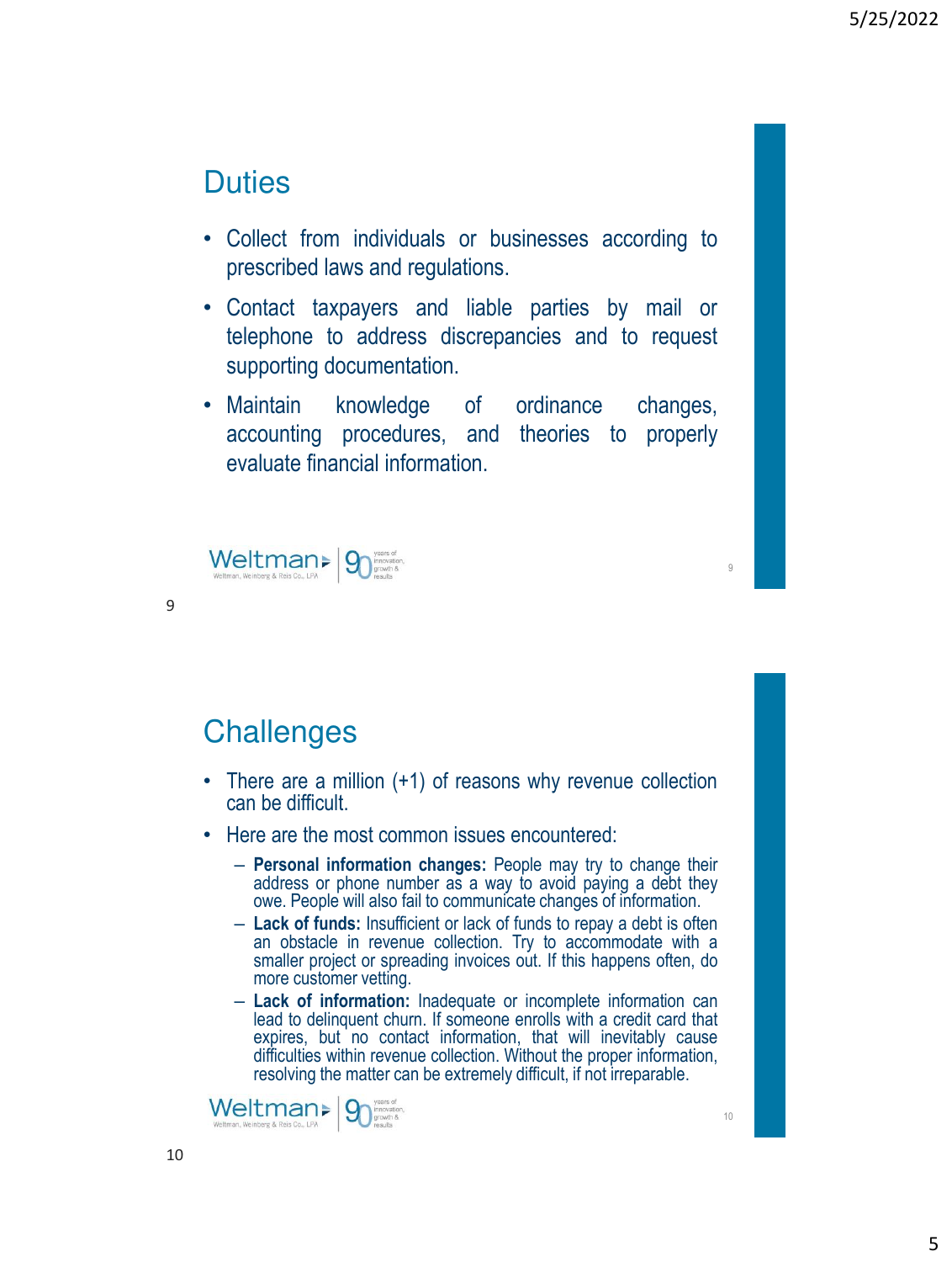### Challenges Cont.

- For smaller municipalities or county governments, it's a challenge to implement new processes and procedures for smooth collections.
- There's a need to develop a system and process for:
	- Tax assessments, fees, and charges
	- Utility billing
	- Vendor billing/invoicing
	- Billing of taxes, fees, and charges
	- Collection of revenues
	- Deposits and cash handling procedures
	- Auditing of taxpayers
	- Internal auditing
	- Developing, implementing, and evaluating effective collection procedures
	- Tax litigation and legal efforts for delinquent revenues
	- Accounting processes and prioritization of revenue collections
	- Information management, software systems, network structure, and administration



11

# Meltman

**Establishing Internal Guidelines**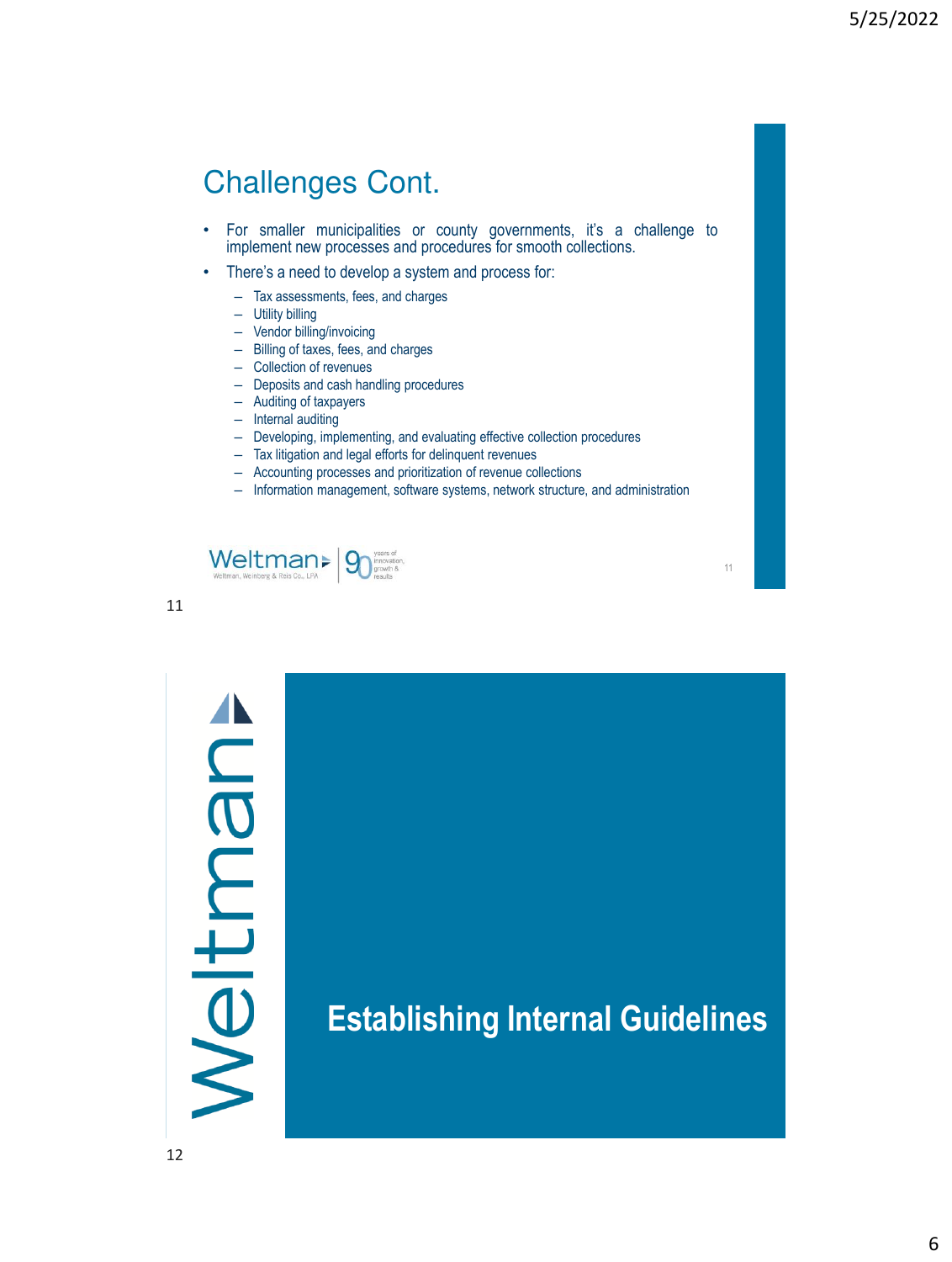### Create and Review Policies

- Every municipality that has self-pay accounts (or offers credit) needs to create policies that outline the processes used to deal with the past due accounts\*.
	- Review and change standard collection policies on a regular basis.
		- Track changes (noting date and teams who reviewed and/or edited policies)
	- Find out what works in keeping past due accounts receivables at a minimum.

\**Payment plans are a form of "offering credit"*



13

### Things to Consider

- Considerations
	- Accept the philosophy and the fact
		- "It's ok to collect" cash from residents
		- The economically-distressed can be put on a sliding scale
		- Collect *something*
	- Set the expectation that **payment is due at the time of service**
		- Clearly post messages in the lobby and other areas
		- Indicate what amount "must be paid today"
	- Train staff in collecting cash
		- Assertive language is key
	- Establish a cash management policy and procedures *with checks and balances*

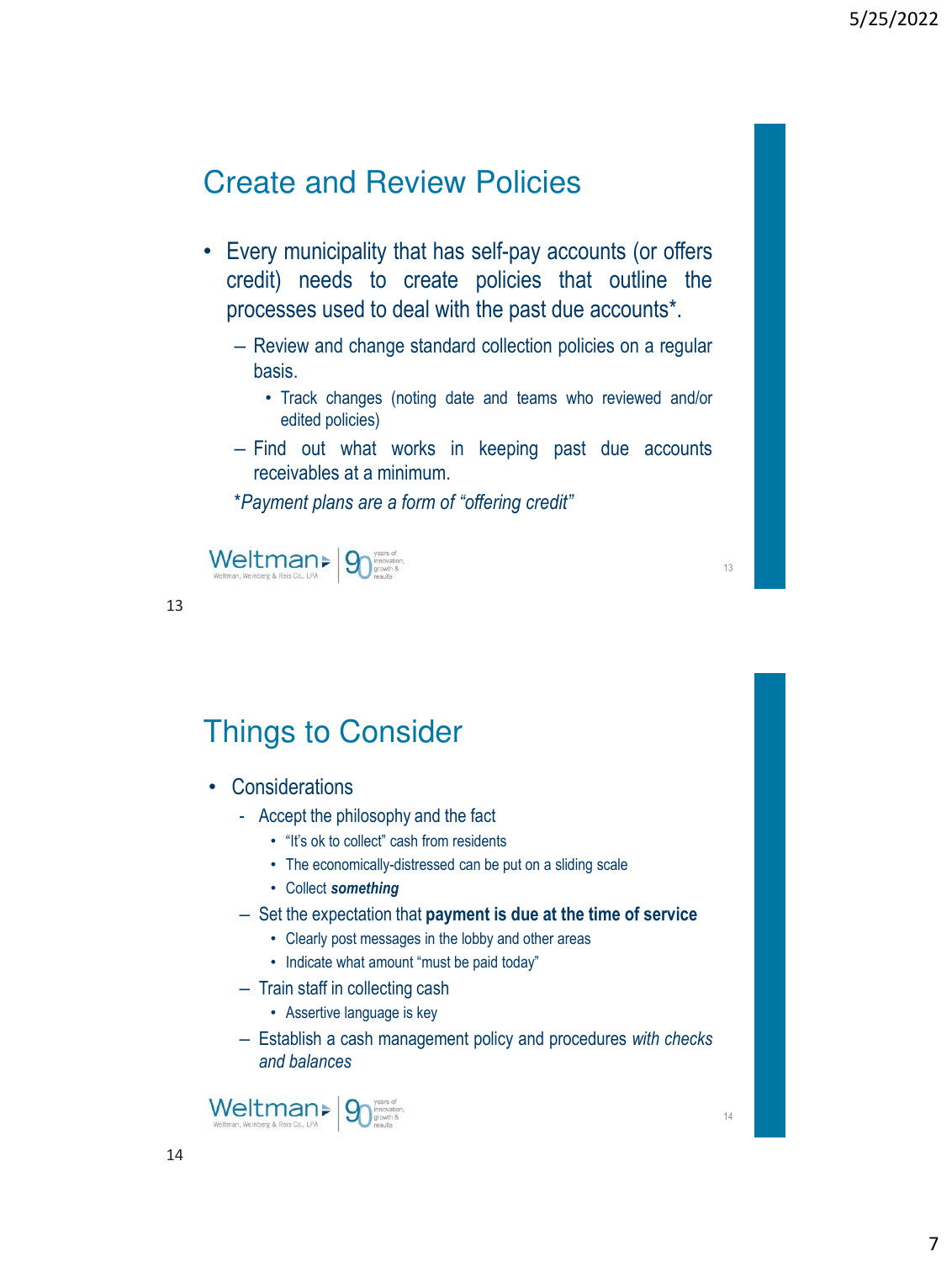### When to Start

- Timelines
	- Collections begins at day one
		- Perception
			- 9/10s reality
		- Attitude
			- Collect *something*
		- Reputation – Maintain goodwill



15



15

### Average Collection Period

• The average collection period is the amount of time it takes for a business to receive payments owed by its clients in terms of accounts receivables.

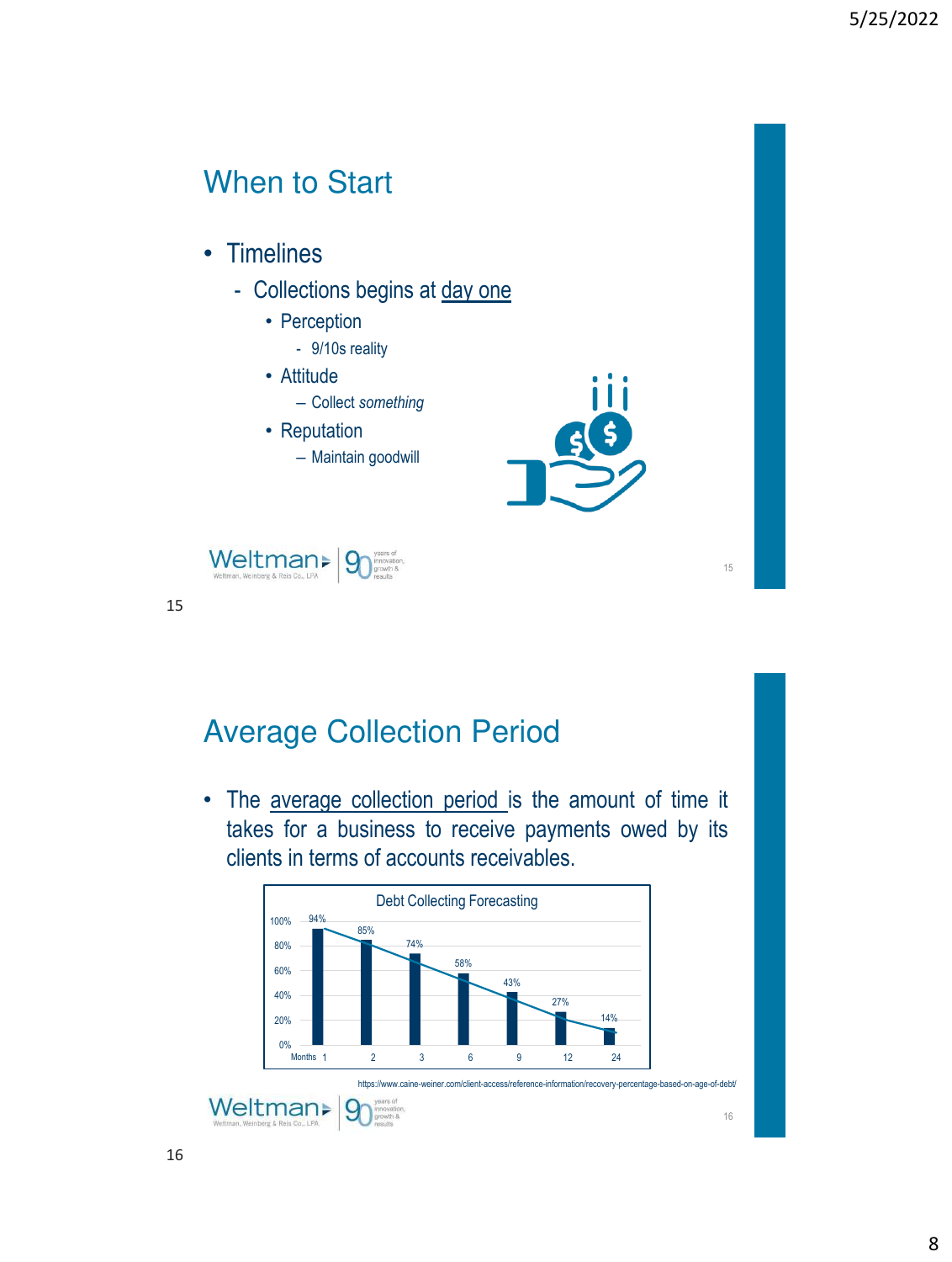### Average Collection Period Cont.

- Time is money
	- The value of receivables can reduce substantially over a short period of time.
	- The potential to collect receivables that are 90 to 120 days or older decreases to approximately 20 – 60%.
	- The likelihood of recovering a current balance is over 94%; but if the balance remains outstanding for 90 days, the likelihood that the debtor will remit payment is just under 74%.



17

### Incentives and Add-Ons

- Initial considerations
	- Late payment charges
		- Ordinance
		- Notice
	- Penalties
		- Applied
- Early/pre-payment discounts
- Amnesty programs
- Costs of collection
	- Post judgement (attorney fees, court costs)



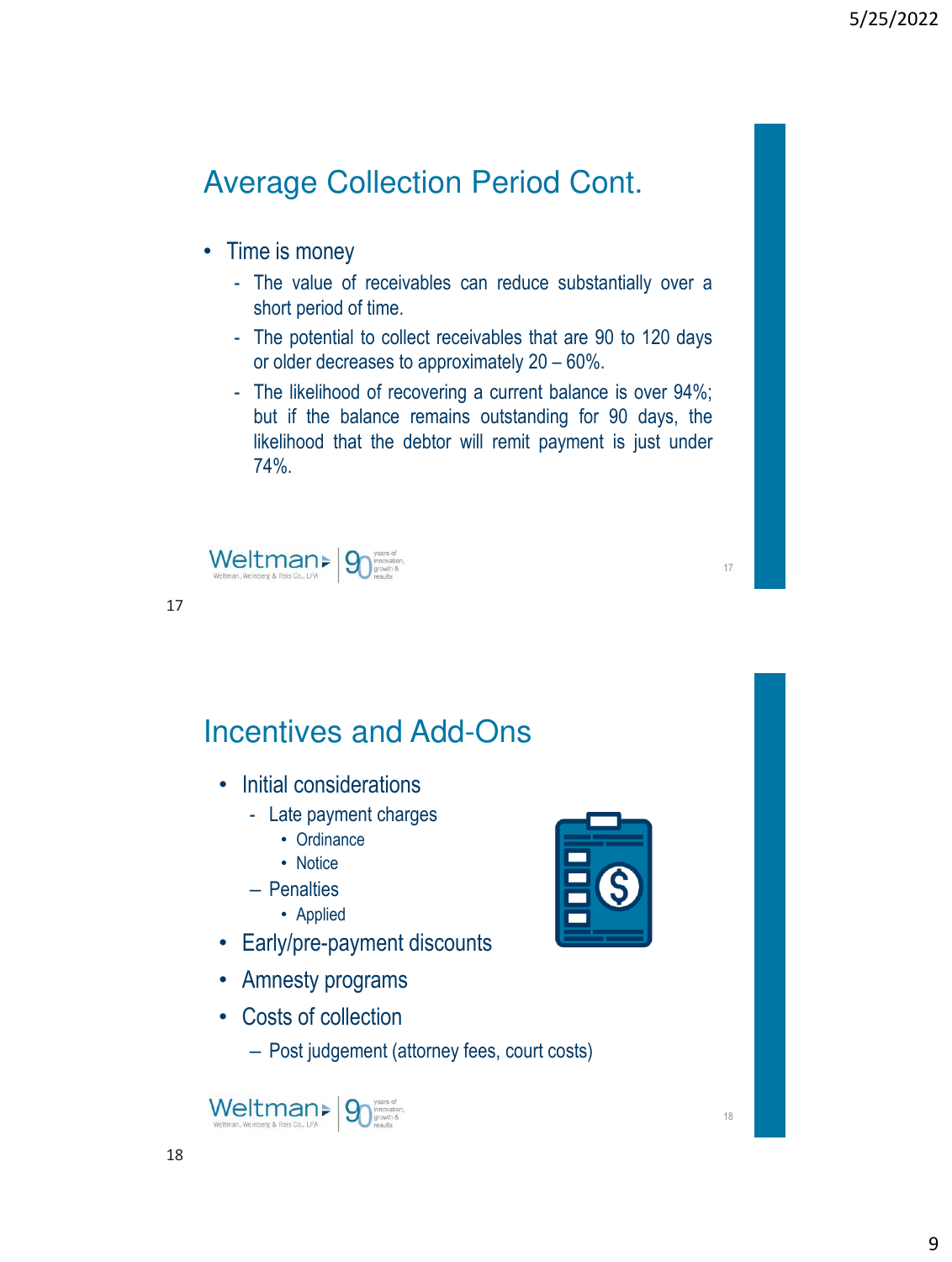### Standardized Practices

- Account contact & follow up
	- Effective debt collection requires maintaining updated information on debtors – including names, addresses, social security numbers, employer identification numbers, and the amount of the debt.
	- Develop standardized practices that also help *debtors* to keep track of debt.
		- For example, for installment payments, use a coupon book or regular invoices that includes the monthly amount due for the full term of the outstanding debt. This serves as both a reminder and a convenience for debtors juggling multiple debt obligations.



19

Things to Do

- Timeliness
	- Actions to take:
		- Timely billing
		- Follow up letters
		- Phone calls
		- Promise to pay agreements/notes
		- Pledge of security/collateral
		- Legal action



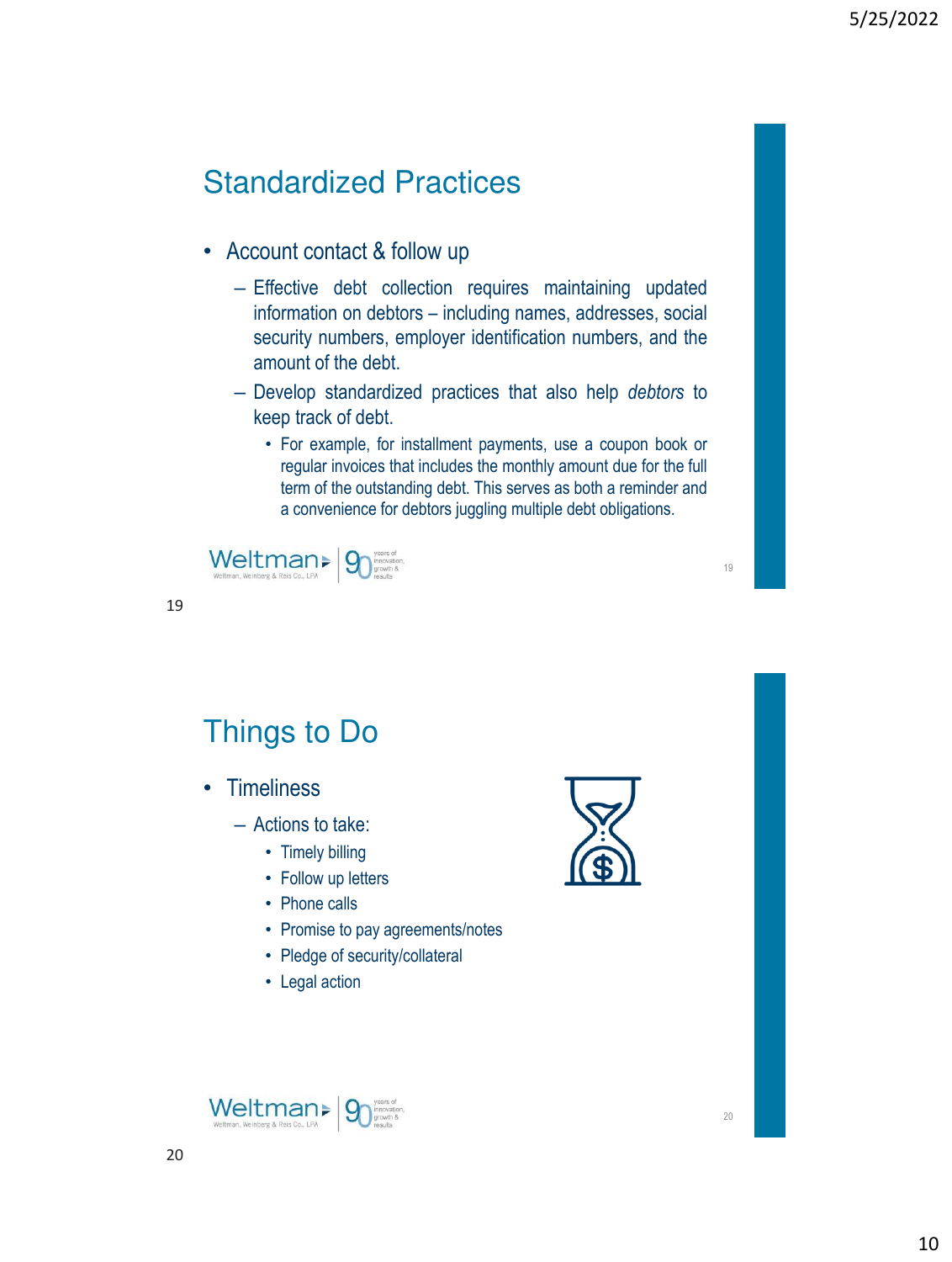### Strategies & Guidelines

- Set up policies
	- Include letter timing and when phone calls should be made
		- Understand the reason the debtor is not able to pay the debt, such as illness or other situations that are out of their control. Someone engaged in this type of two-way conversation – as opposed to a lecture or hostile conversation – will more likely make and keep a promise to pay.
	- Amount owed
		- Spend more time and effort to collect large balances, where appropriate
	- Two pitfalls
		- The willingness to write-off small balances
			- Can add up over time
		- Obstinate, imprudent collection efforts – Holding onto the collection too long



| ۰            |     |
|--------------|-----|
| . .          | I   |
|              | ×.  |
| i<br>٧<br>., | . . |

### **Prioritizing**

- Make collections a top priority
	- Educate staff on the importance of continued follow-up and contact
	- Approximately five percent of accounts over 90 days past due tend to pay voluntarily.\*
	- It is estimated that accounts that are:\*
		- 90 days past due: 90% collectible
		- 180 days past due: 67% collectible
		- One year old: 40% collectible



\*WWR Client reports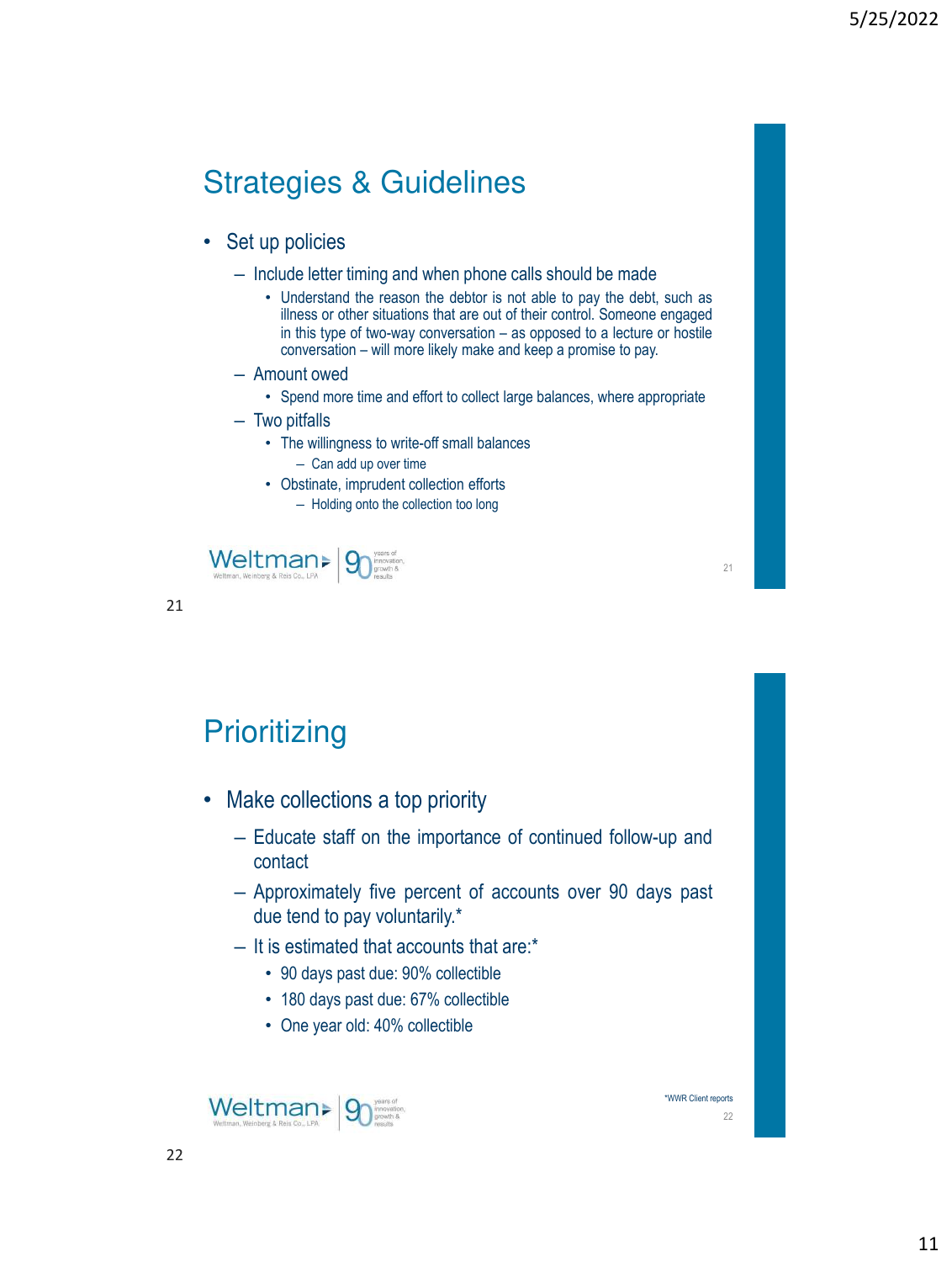## Meltman

## **Identifying Sound Collection Techniques**

23

### Sound Collection Techniques

A checklist: what's working and what's not?

- This is where an analyzation of internal resources, talents, and technologies is worth some time.
- Here are some areas to review internally:
	- Processing of revenue receipts
	- Ability to provide prompt positive revenues
	- Slow billing systems and resources should be prepared to have all billing/invoices issued timely
	- Internal incentives to pursue collections
		- Some departments with collections responsibility lack the incentive to pursue delinquent accounts aggressively. The greater the volume of delinquency, the more secure their work.



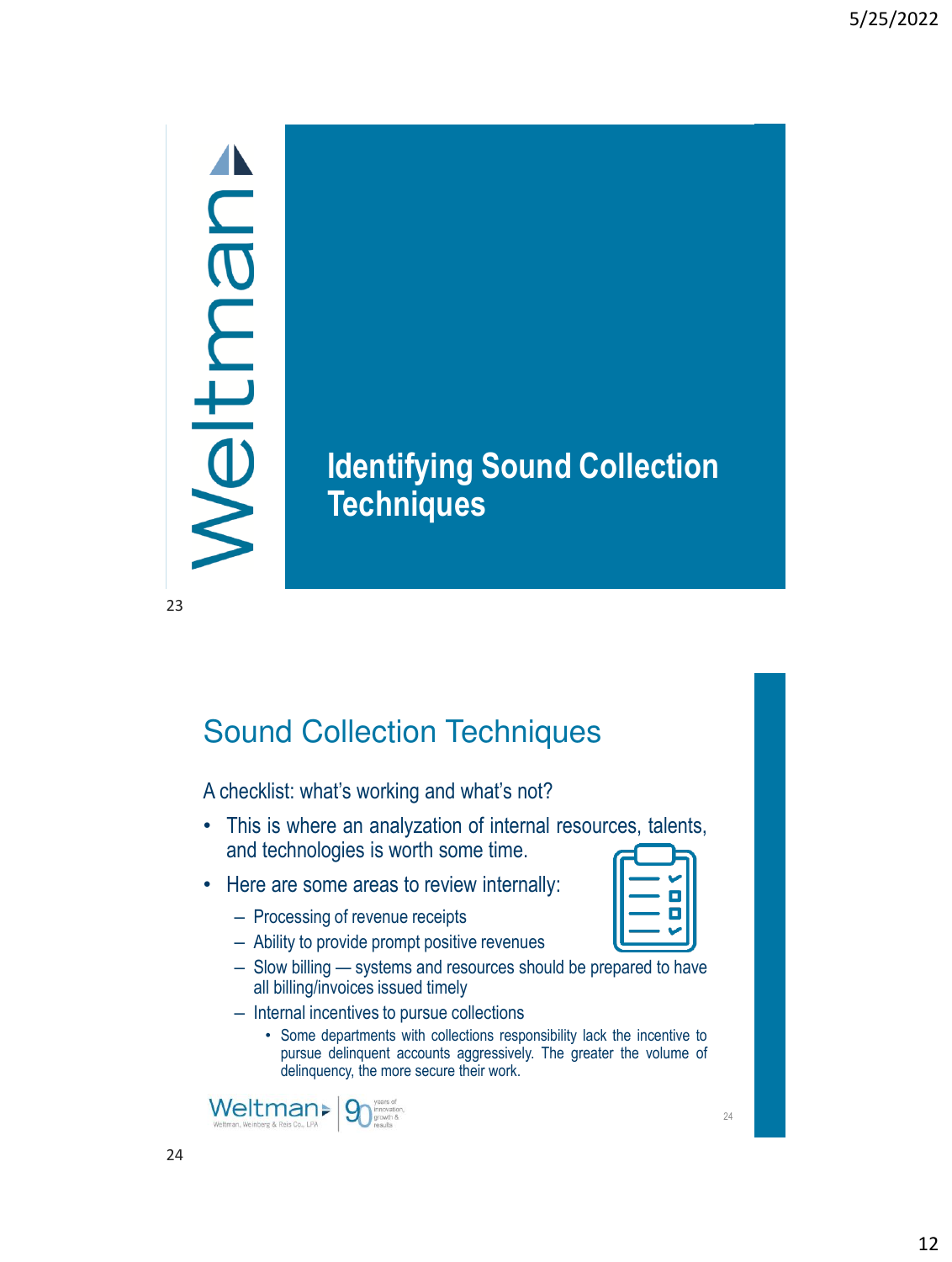### Sound Collection Techniques Cont.

- Weak enforcement of revenue laws
	- Legal processes should be leveraged
		- Penalties/interest/late fees used in a way that would increase motivation for delinquent citizens to pay
- Some taxes revenues are self-assessed by the taxpayer
	- Is there a definitive process to ensure that accounts are being paid properly?
- Staff training a poorly trained staff for collections and proper enforcement techniques may lead to an inefficient and ineffective revenue collection operation.
- Lack of internal controls can result in revenue losses due to the possibility of fraud committed by employees.
- Inadequate records management will make it difficult to follow-up on accounts and increases collection costs.



25

Sound Collection Techniques Cont.

- Identifying sound collection techniques *to address non-payers*
- Remedies available for non-payment
	- Options that can be addressed outside the parameters of a court:
		- Settlement
		- Consensual lien or mortgage
		- Collateral
		- Additional guarantees
	- Civil and criminal remedies
		- Suit, judgment, lien, executions
		- Warrant, citation

Weltman>



25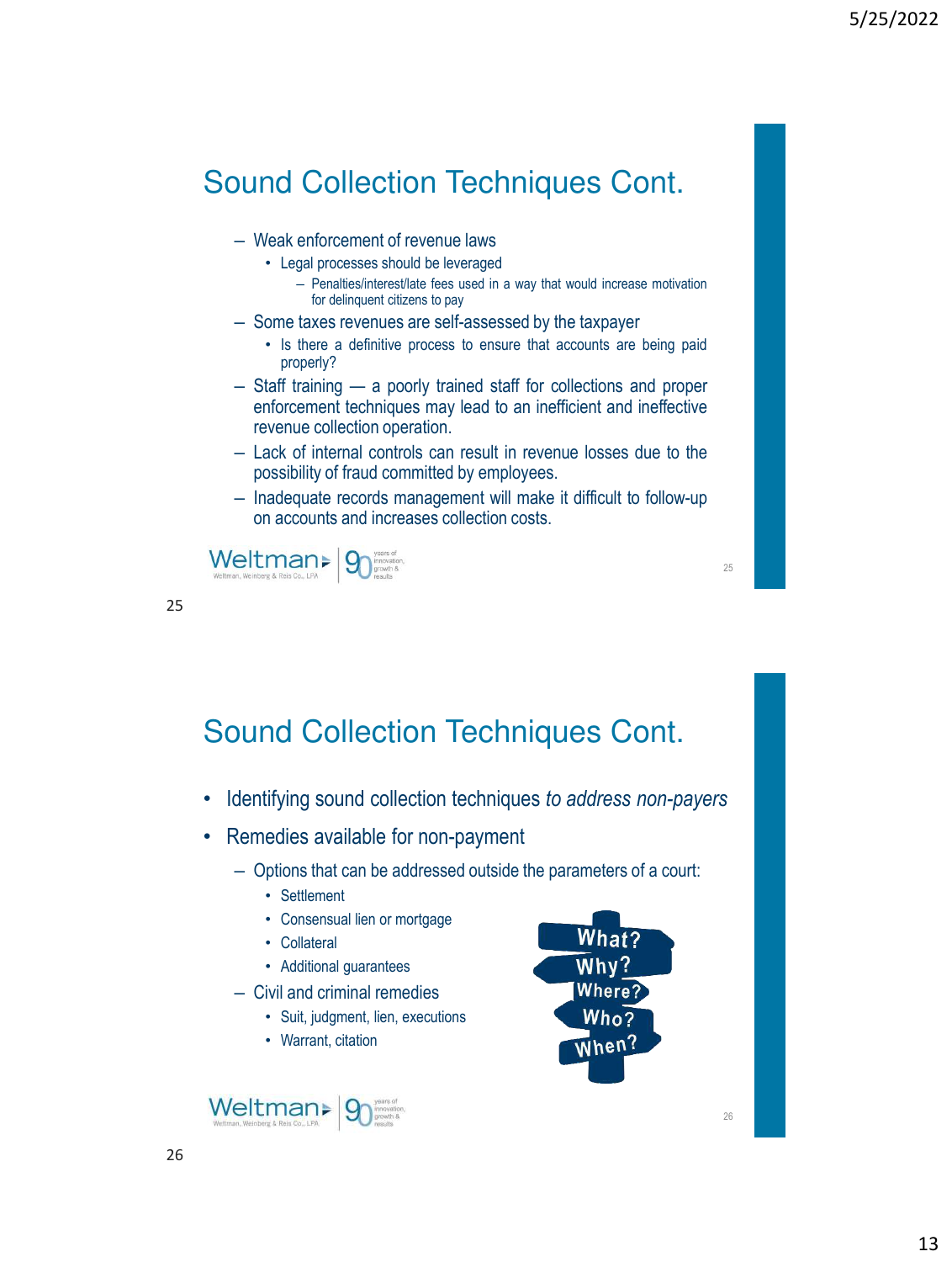### Sound Collection Techniques Cont.

- If no arrangements are made and there has been no response, there are a few options to take:
	- Send out a notice with options
		- Amnesty
		- Waiver or penalties or interest
	- Outsource to a third party
	- File legal action

|  | _____ |  |
|--|-------|--|



27

Sound Collection Techniques Cont.

- Overall strategy
	- Asset review and knowing the debtor
		- Identifying the debtor
		- Locating the debtor
		- Identifying the debtor's financial position
		- Understanding any pressure points



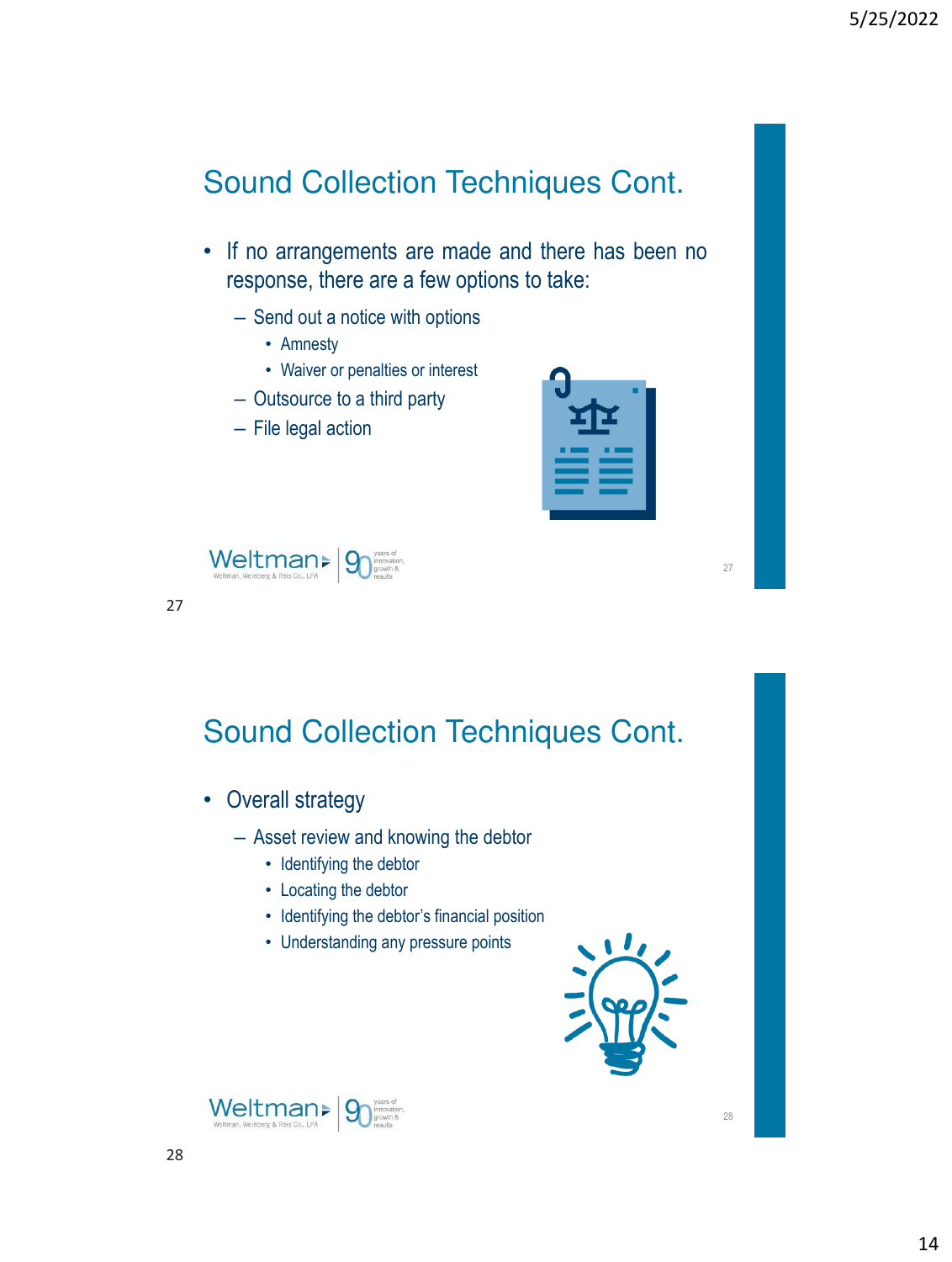### Sound Collection Techniques Cont.

- Game plan
	- When **not** to pursue a judgment
	- How to effectively get a debtor's attention
		- Pre-litigation procedures
		- Pre-judgment procedures
		- Obtaining judgment



29



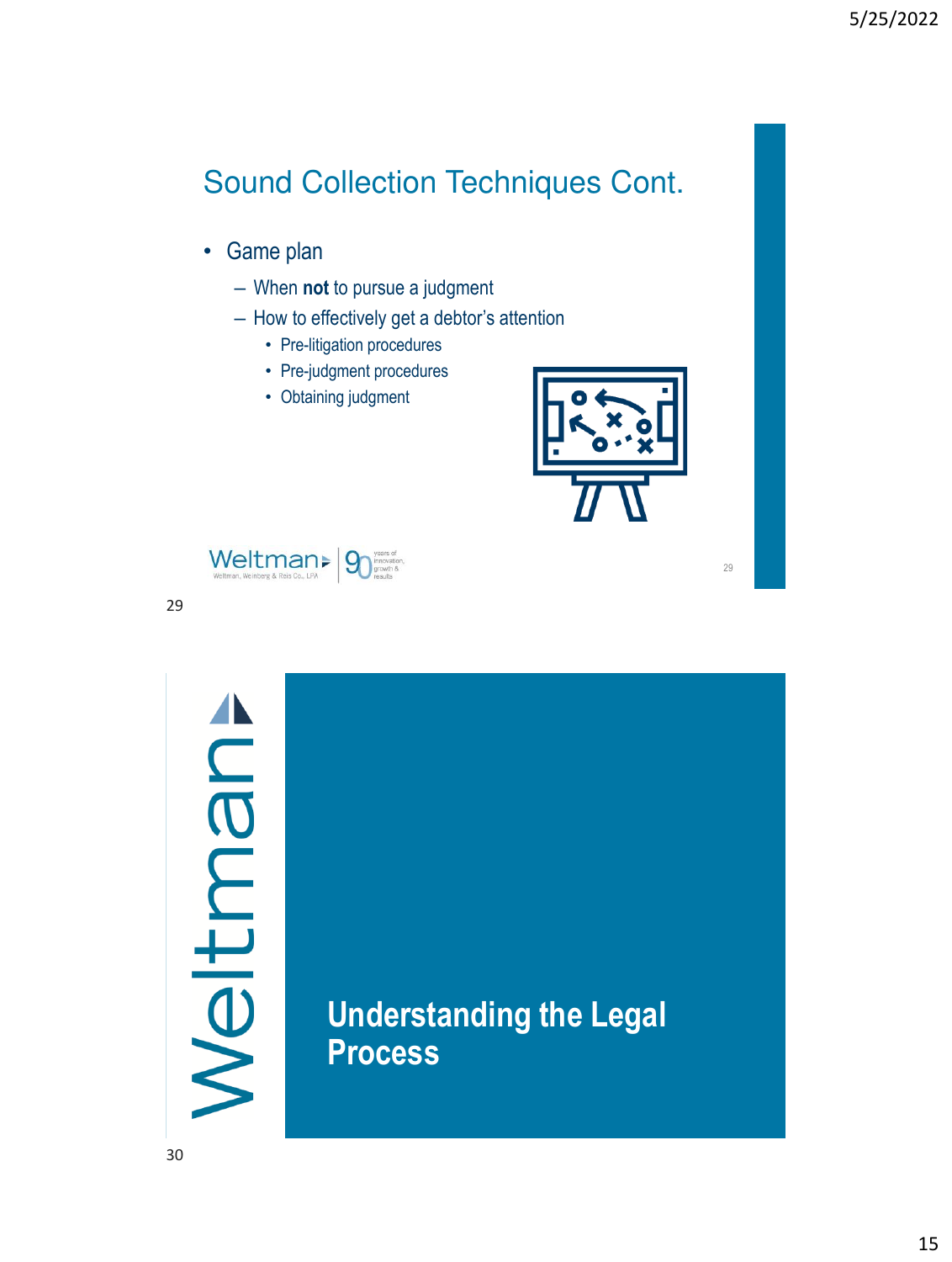### Understanding the Legal Process

- Develop an understanding of the legal process as an option in handling non-payers
- Litigation considerations:
	- Statute of limitations
	- Documentation
	- Collectability
	- Jurisdiction
	- Venue
	- Cost
	- Timelines



31



31

Understanding the Legal Process Cont.

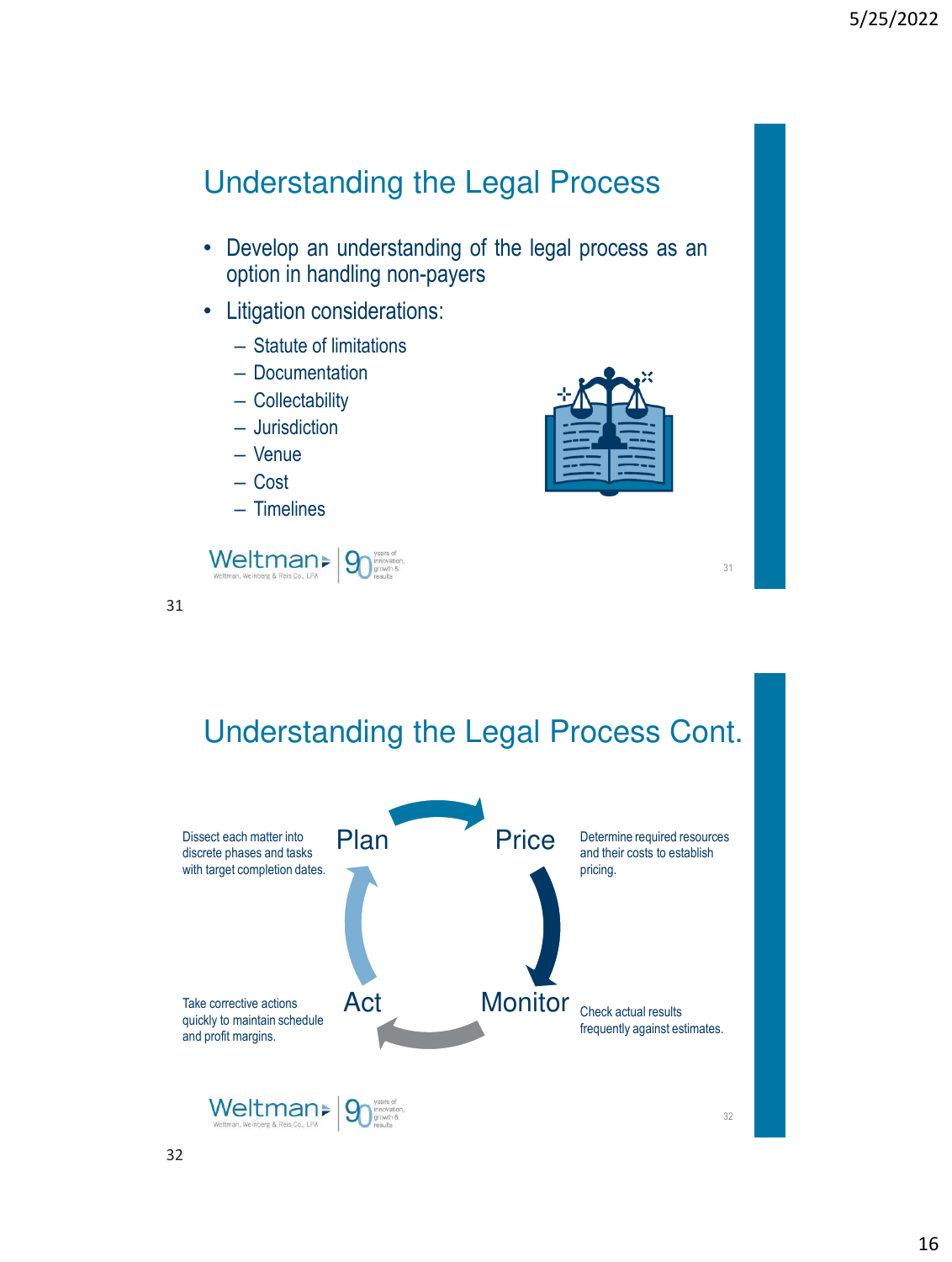## Understanding the Legal Process Cont.

- Results
	- Promise to pay agreements/notes
		- Extend statute of limitations
		- Waiver of defenses and counterclaims
		- Acknowledgement of the balance





33

Understanding the Legal Process Cont.

– Legal action

- A judgment may become a lien against any real property owned by the debtor in the county.
- In Ohio, failure to execute on a judgment for five years will result in the judgment becoming dormant.
- Non-exempt assets attachable



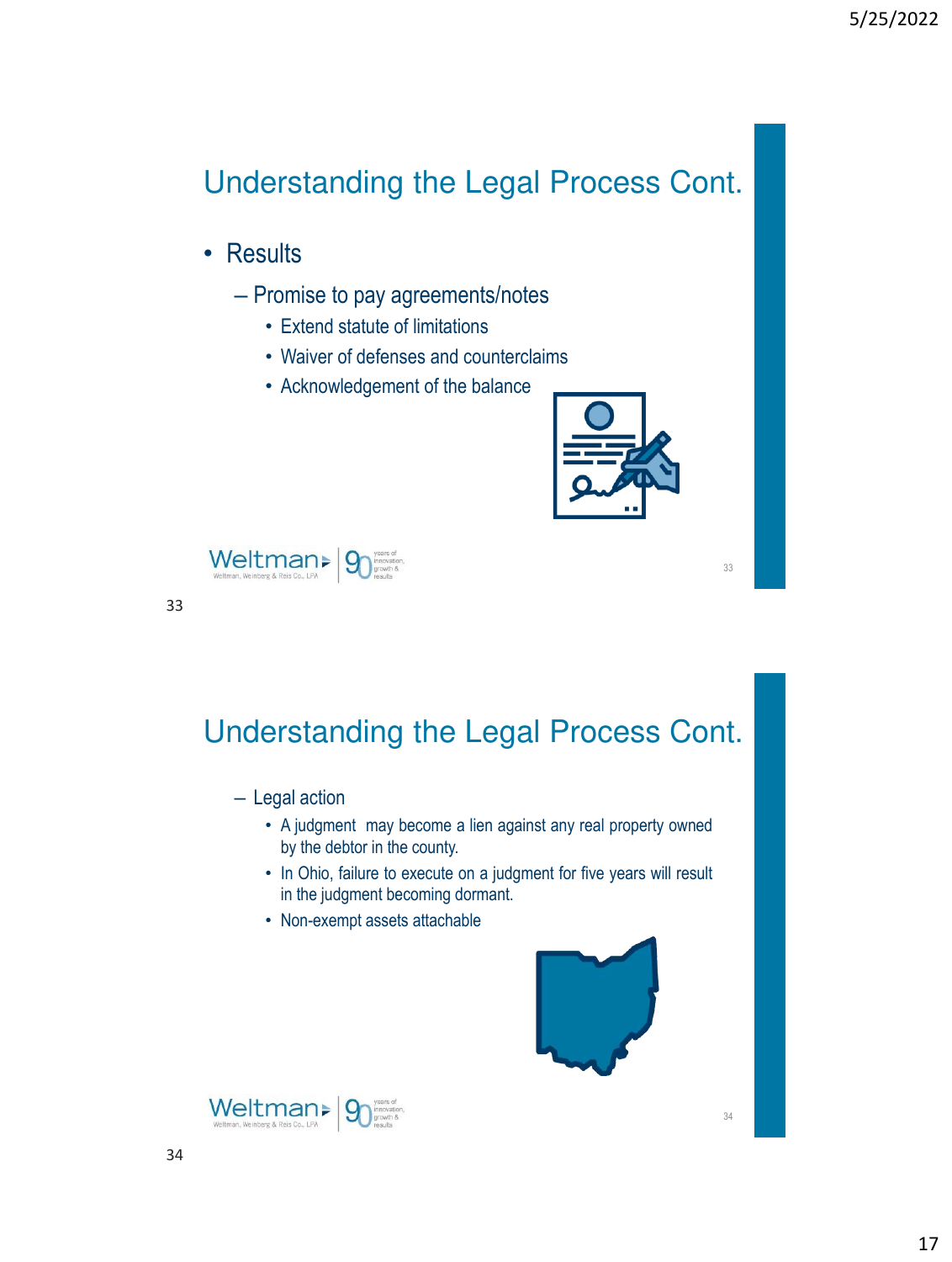## Meltman

## **Outsourcing**

35

## **Outsourcing**

- If you've done all you believe you can internally do, you should be thinking about:
	- How long has it been since you've had a conversation with your leadership internally, or consulted with industry experts on these topics?
	- What opportunities for improved revenue collections and cash flow are you missing?
	- What if you could free up operational resources to focus on taxpayer and constituent services rather than being focused on chasing taxpayers and revenue collections?

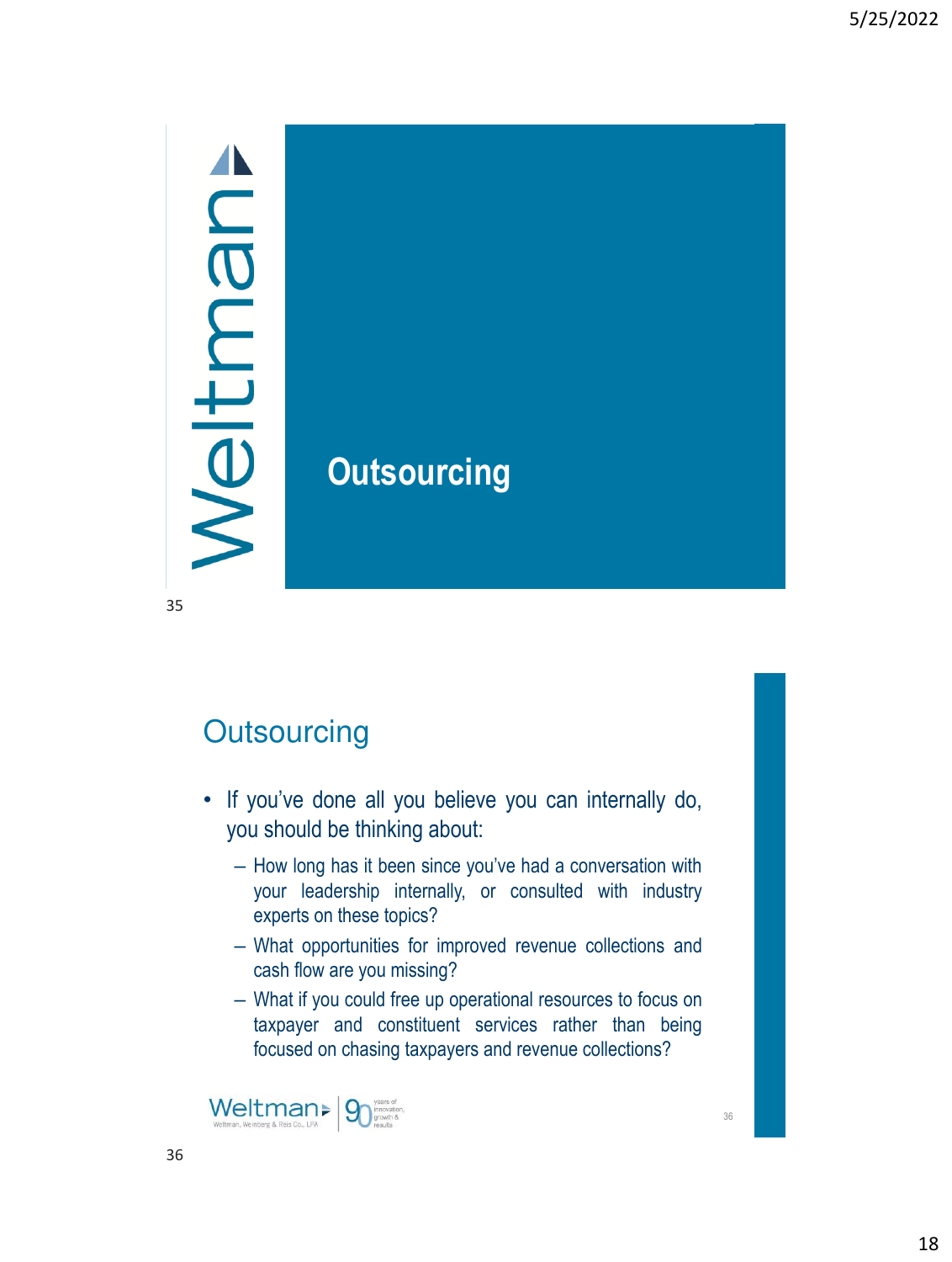- Legally enforceable debts that are more than 120 days past due generally are referred to either private collection agencies, the state attorney general's office, or another designated agency providing collection services.
- These external entities can institute additional collection activities and serve as a signal about the severity of the outstanding debt obligation, alerting an anticipated increased collection effort.
- This might result in the debtor considering other options, such as reallocating resources or liquidating assets to satisfy the debt.



### Outsourcing Cont.

### • **Flexibility**

37

- Collection agencies know that, when it comes to recovering unpaid debt, needs will vary. The flexibility collection agencies offer increases your chances. Some collection agencies pursue debtors for a flat fee, while oth collection agencies who are also willing to purchase your bad debts outright.

### • **Legal Protection**

— Myriad federal and state laws govern the debt collection industry, and well-informed consumers<br>won't hesitate to sue if their rights are violated. If you aren't familiar with these laws, collecting<br>debts becomes a minefi holds a license. Allowing a professional collector to recover your unpaid debts on your behalf<br>eliminates the risks involved with attempting to collect debts on your own.

- **Documentation**
	- Collection agencies make records of all communication with debtors. Should you decide to sue a debtor in the future, the collection agency's thorough documentation demonstrates to the court that you put forth extensive effort to recover the debt. If you claim the bad debt as a tax deduction, you'll need this documentation for your tax files.

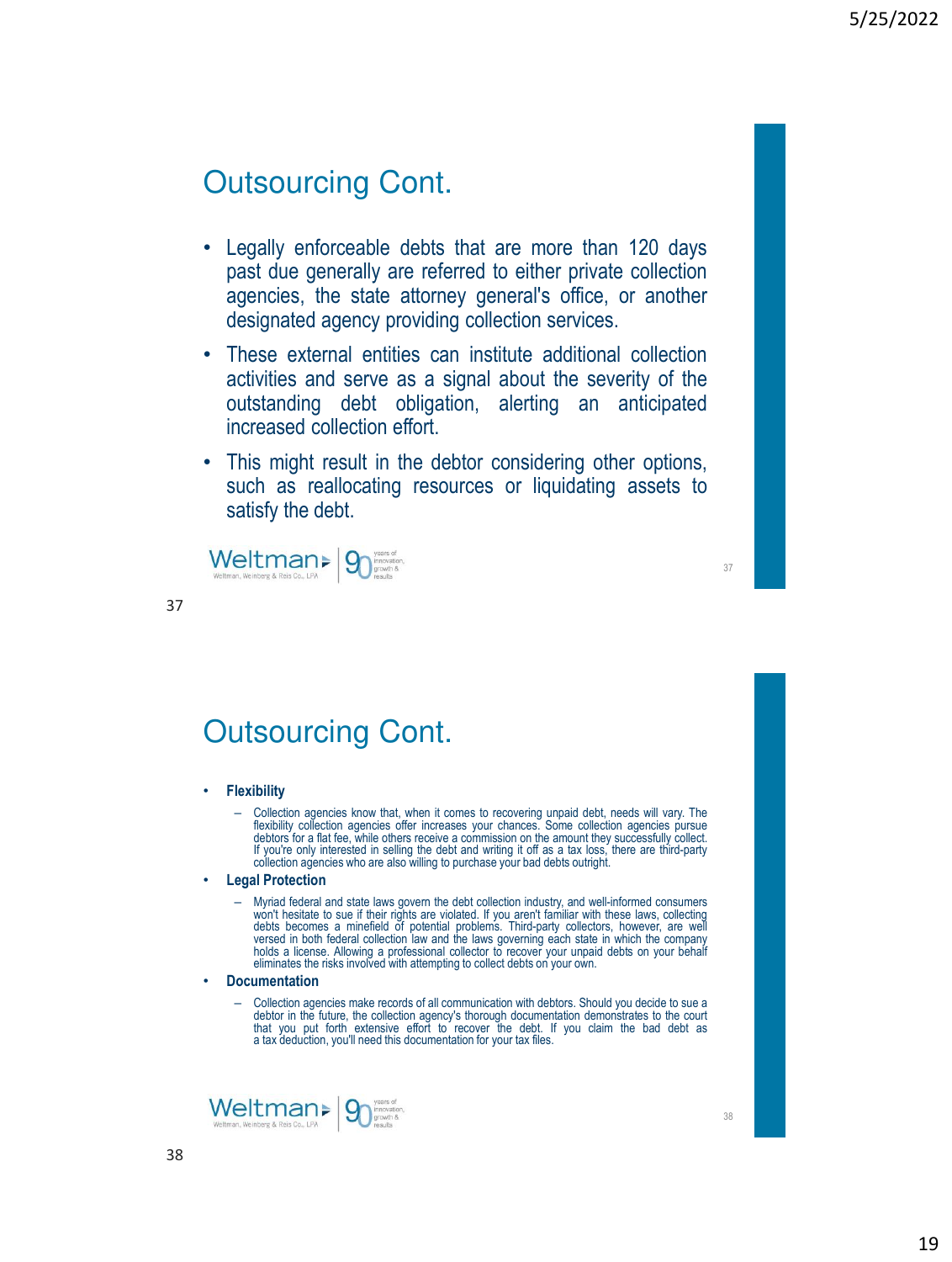- Timing
	- Balance should be considered to control collection costs
		- How long has the item been unpaid?
		- Pattern of payment
			- Note whether there were partial payments or any effort to settle the debt
		- Relationship
			- How long have you been dealing with the person or business?
		- Previous dealings
			- How has the person or business lived up to its commitments in the past?



39



| v             |                   |
|---------------|-------------------|
| . .           | v                 |
|               |                   |
| I             |                   |
| ۰.<br>۰,<br>× | i<br>i<br>×<br>۰. |

### Outsourcing Cont.

- Collection agency
	- A business that pursues payments of debts owed by individuals or businesses to another party
	- First party vs. third party collections:
		- First party agencies
			- Often subsidiaries of the original company to which the debt is owed
		- Third party agencies
			- Separate companies contacted by a company to collect debts on their behalf for a fee

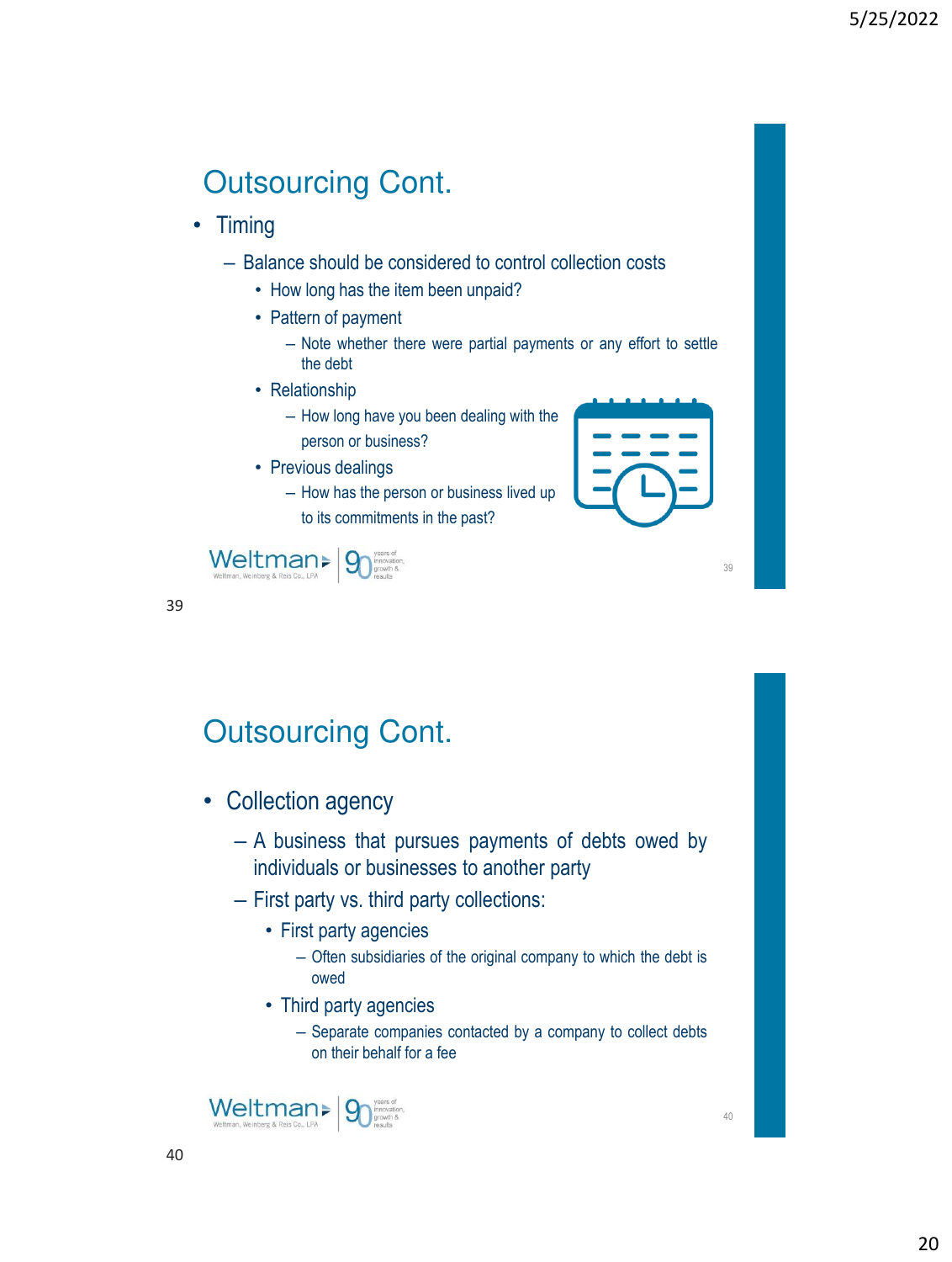- Just the facts
	- The debt collections industry is worth \$18.6 billion in 2021
	- In 2013, third-party collectors recovered approximately \$55.2 billion in total debt, netting creditors nearly \$45 billion
		- Less than .01% of all collection contacts end in complaints to regulators or the Better Business Bureau.\*
		- The collection industry saved the average American household \$389 in 2013.
			- Represents dollars households would have spent if businesses were forced to raise prices to cover bad debt\*\* \*ACA International \*\*The Impact of Third-Party Debt Collection on the National and State Economies, July 2014



41

42

### Outsourcing Cont.

### **Debt in Collections by State**

Percent of Consumers with Any Amount of Debt in Collections (by State): Less than or Equal to 20% 21-25% 26-30% 31-35% 36-40% Above 40%



\*https://www.debt.com/collection/debt-collection-statistics/

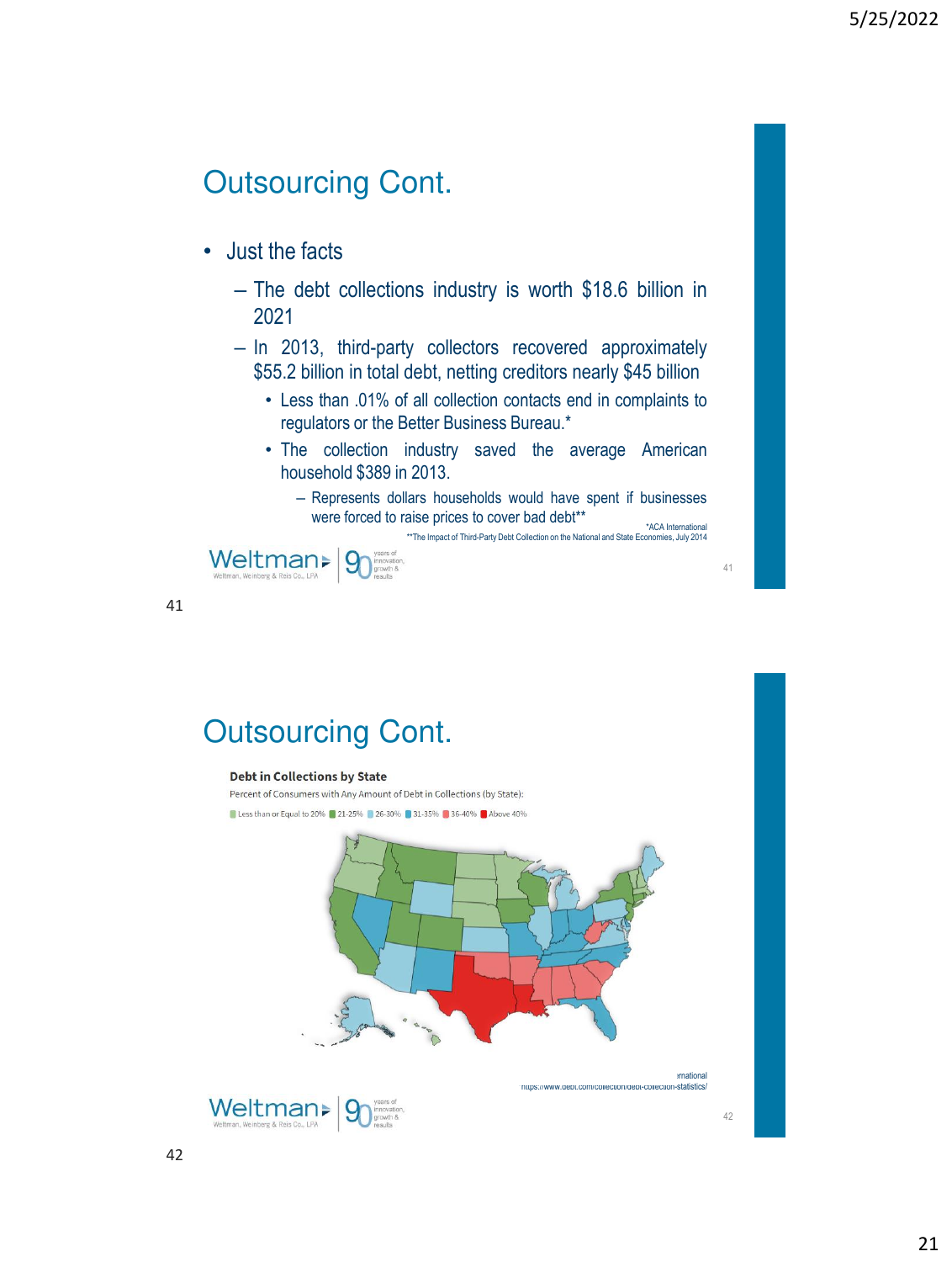- Just the facts:
	- U.S. debt collection agencies were estimated to directly contribute:
		- \$724 million of federal tax
		- \$400 million of state tax
		- \$287 million of local tax
		- **Combined tax impact of more than \$1.4 billion**
	- U.S. collection agencies\*:
		- Directly employ approximately 136,100 people
		- Support the indirect and induced employment of more than 95,100 individuals in industries that sell goods and services to debt collection agencies and their employees

https://www.acainternational.org/assets/industry-research-statistics/the-impact-of-third-party-debt-

collection-on-the-national-and-state-economies-2014.pdf?viawrapper





43

43

### Outsourcing Cont.

- Checklist for choosing a collection agency:
	- Capabilities and experience
		- Do they have the resources to carry out legal action?
	- Reputation/references
	- Are they affiliated with industry associations?
		- Better Business Bureau
		- Association of Credit and Collection Professionals
		- American Collectors Association
	- Do they have established policies and procedures?
		- Ongoing training
		- Compliance